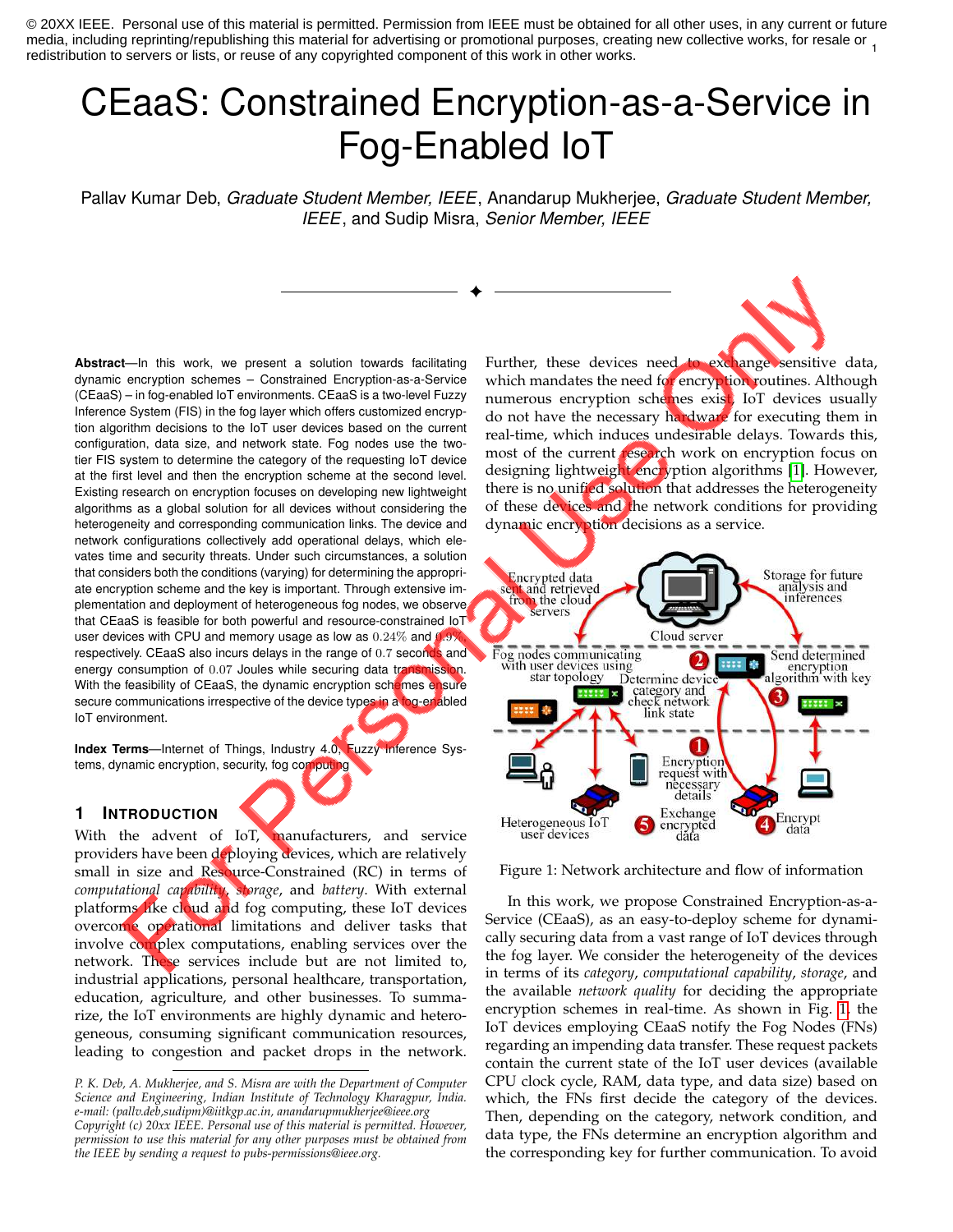binary assessments of the mentioned parameters, we rely on Fuzzy Inference Systems (FIS) in realizing CEaaS. Without loss of generality, such dynamic selection of encryption algorithms by accounting for the device and network conditions makes CEaaS suitable for deployment on applications such as agriculture, healthcare, and other wireless sensor networks that involve low-powered IoT devices.

# **1.1 Motivation**

IoT devices usually consist of RC devices in diverse domains and handling critical information from sensors based on which the local processing units make inferences and decisions. They also send an essential portion of the data to remote cloud servers for storage. Such data are prone to malicious attacks by adversaries, and decisions from tampered data have catastrophic consequences. Existing research usually addresses this issue by considering limited IoT device parameters and propose new lightweight encryption algorithms as a global solution. Encrypting the data at the FN is also a possible solution. However, the data remains open to attacks in the last mile link from adversaries, which leads to the reception of faulty data at the FN [\[2\]](#page-7-1). In robust environments like IoT, a global solution may not be beneficial due to the vast diversity of devices. A need for a common platform that dynamically decides the appropriate encryption scheme concerning the device category and network link state is advantageous. Since fog computing is a promising solution for IoT towards significantly reducing operational latencies, we propose and implement CEaaS as an easy-to-deploy robust encryption scheme in the fog layer. CEaaS chooses appropriate encryption algorithms and the corresponding keys for the IoT devices by exploiting the FNs in real-time. In this work, we assume that the IoT devices have data that needs secure transmission over a wireless network and that the access points for these devices are fog-enabled base stations. Since parameters such as CPU clock cycles (C), RAM (R), bandwidth (B), data size ( $\mathcal{D}_{sz}$ ), and others cannot be categorized precisely, we rely on a fuzzy inference system (FIS). In summary, we try to solve the equation,  $P_{ec} = \min g(C, R, B, D_{sz})$ , where  $g()$  is the fuzzy function and  $P_{ec}$  is the final encryption scheme. Moreover, due to the relatively small size of the keys, compared to that of the transmission data, the proposed CEaaS scheme adds negligible load on the network.

## **1.2 Contribution**

In this work, we address the issue of *dynamically* securing critical data for a vast range of *heterogeneous* RC IoT devices. We propose the selection of appropriate encryption schemes as a service for these devices via the *fog layer* in real-time. Since making binary assessments of link quality, device category, available resources is challenging, we adopt a FIS as our solution method. The following constitute our major *contributions* in this work:

• *CEaaS:* We present a novel scheme for aiding the selection of encryption schemes and keys as a service for heterogeneous RC IoT devices. Such a scheme gives flexibility to the devices to adjust according to their hardware and network conditions while securing last-mile transmissions with minimum overhead.

- *Flexible Decisions:* To avoid binary assessments of the devices and encryption algorithms, we develop a two-level FIS scheme. This allows CEaaS to accommodate a wide range of IoT devices and applications.
- *Implementation:* To show the feasibility of CEaaS, we implement the same on RC devices and discuss our observations based on primary parameters.

# **2 RELATED WORK**

In this section, we briefly discuss some of the recent efforts by researchers towards securing data for IoT environments. Although symmetric key encryption schemes are less secure than public-key schemes, researchers actively develop secure versions of the same as they are fast and suitable for streaming data in real-time. Some of these include the use of key-dependent substitution boxes that create block ciphers [\[3\]](#page-7-2). Most of these schemes use Elliptic Curve Cryp-tography (ECC) [\[4\]](#page-7-3) for key generation. Devices in Industry 4.0 generate a huge amount of data. Lightweight chaosbased symmetric encryption schemes for such devices that generate ciphertexts of the same size are beneficial. Devices in industries also need to overcome communications over lossy channels. Solutions like appropriate key finder (AKF) [\[5\]](#page-7-4) that chains block ciphers by assigning dedicated keys with the hash similar to some part of the payload messages is promising. Chaining block ciphers are not retrievable unless the previous blocks are decrypted correctly, which is suitable for lossy channels. The authors in [\[6\]](#page-7-5) proposed a Transport Layer Security (TLS) protocol for securing the HTTP communication in industrial supply chains. On separate lines, blockchain may also be used for sharing data in a transparent and immutible manner such as in [\[7\]](#page-7-6).

Researchers have also been working on securing data using various other security schemes. Access control based on group [\[8\]](#page-7-7) being one of them as well as based on finegrained attributes with the option of revoking permissions [\[9\]](#page-7-8) being another. Encryption algorithms based on content are also a promising method of securing data. Gai *et al.* [\[10\]](#page-7-9) proposed one such scheme where they encrypt data such that the private and personal details of the users are not visible to adversaries. The authors considered the computation cost of the devices for performing certain operations, size of data, and their corresponding privacy weights into their dynamic privacy protection (DPP) model. This DPP model is used to determine whether to implement a low or highsecurity scheme. Data aggregation in the fog layer incurs high computation and communication costs. Towards this, Saleem *et al.* [\[11\]](#page-7-10) proposed FESDA, which is immune to false data injection attacks. Apart from these schemes, some approaches target securing data at the physical layer by using dynamic keys in OFDM encryption schemes [\[12\]](#page-7-11) and also by incorporating randomized encryption scheme based on channel condition [\[13\]](#page-7-12). Boakye-Boateng *et al.* [\[14\]](#page-7-13) proposed a one-time pad (OTP) based encryption scheme over wireless sensor networks (WSN) consisting of RC devices.

*Synthesis*: In the current literature, we observe that most approaches consider specific parameters and develop a global encryption solution, irrespective of device type. Moreover, they also propose encrypting the data from the IoT devices at the FN, which leads to unsecure data transmission in the last mile link, resulting in faulty data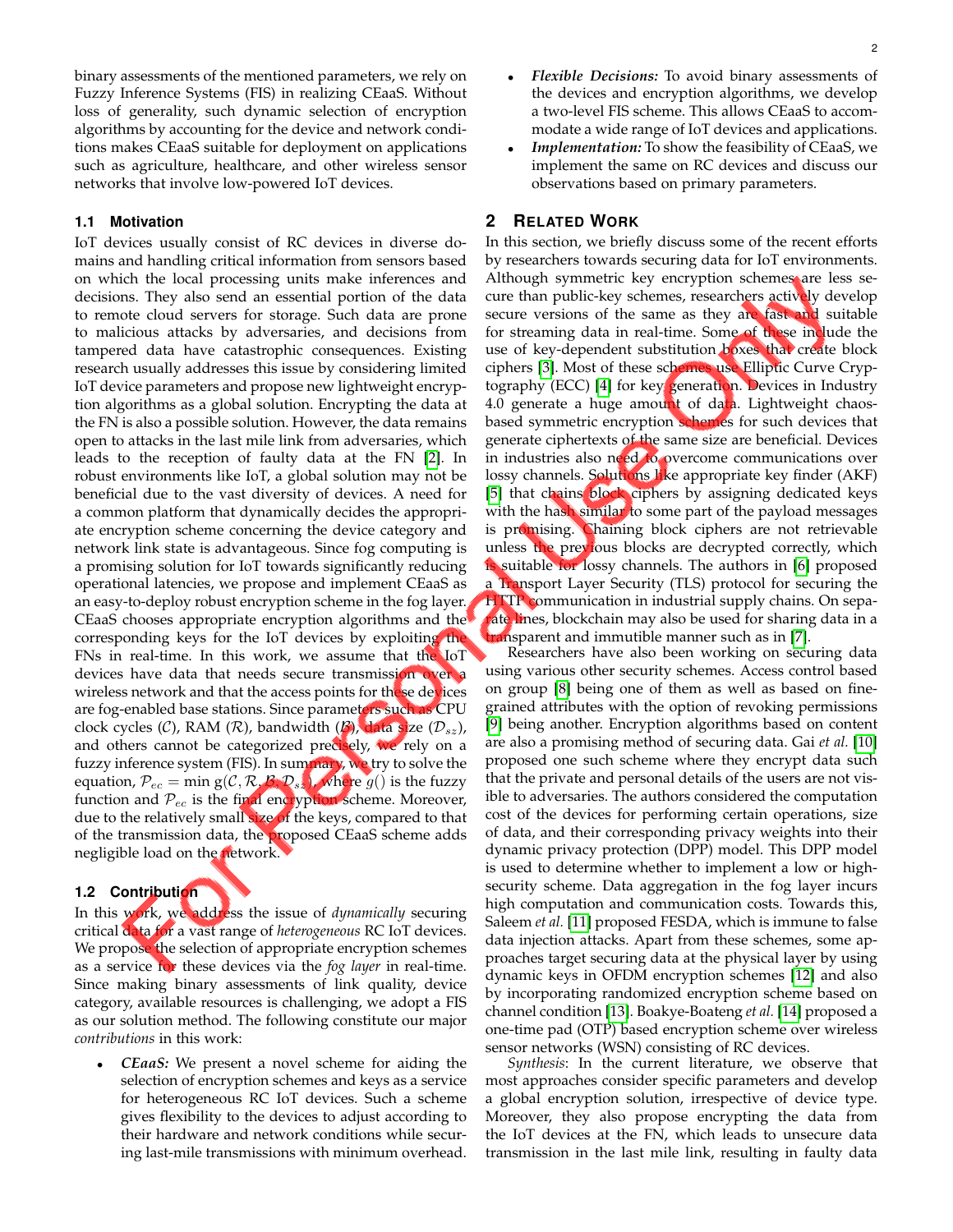reception at the FN. In this work, we acknowledge the heterogeneity of the IoT devices as well as the network conditions and determine appropriate encryption algorithms as a service. Such a decision service makes the IoT network robust. It heightens the flexibility of the devices by enabling data security without affecting performance. Additionally, as the size of the keys is relatively smaller than that of the transmission data, it adds negligible overhead on the network.

## **3 NETWORK ARCHITECTURE**

Towards the implementation of CEaaS, we consider that the IoT devices connect to the network using fog-enabled access points/base stations. These devices have the capability of performing computations as well as networking operations simultaneously. As shown in Fig. [1,](#page-0-0) the IoT devices that need to transfer data first connect to an FN and awaits the determination of the encryption scheme for further communication. In the CEaaS scheme, we consider a set of FNs  $F =$  ${f_1, f_2, ... f_p}$ , and a set of IoT devices  $D = \{d_1, d_2, ..., d_q\}$ , where  $p$  and  $q$  are the numbers of deployed units of each type. The IoT devices have critical data that needs to be sent securely over the network. We consider wire/wireless connections from these IoT devices to one of the nearby FNs. Each of the FNs may be connected to and receiving decision requests from multiple IoT devices (one-to-many). Once the encryption algorithm's decision and the key reach back to the IoT devices, it sends the ciphertext to the FNs or the destined devices. Upon requirement, the FN forwards the data to the cloud for storage. This scheme makes the CEaaS comprehend a star network/topology for operating. It may be noted that although star networks are prone to defects pertaining to a single point of failure, a huge deployment of FNs overcomes this issue as the user devices may choose a different access point/FN. In this work, we consider RC devices and FNs that exchange information in the IoT environment and categorize them into three types of devices – 1) Type 1, 2) Type 2, and Type 3. Type 1 devices are bare basic microcontrollers and microprocessors that do not have much computation capability and are relatively small in size like smart wearables, smart lights, and others. On the other hand, Type 2 devices are relatively rich (compared to Type 1) in computation capabilities and are not limited to single appliance functions like Alexa, smart home assistants, and others. Type 3 devices are powerful workstations that are capable of handling complex tasks with ease. For our implementation of CEaaS, we use NodeMCUs as the Type 1, Raspberry Pis (RPi) as Type 2, and a workstation with i5 core processor as Type 3 devices, respectively.

## **3.1 On-Field IoT Device Implementation**

We use Type 1 and Type 2 devices for assuming the role of the IoT users on a laboratory scale. Fig. [2](#page-2-0) shows a collection of NodeMCUs (bottom left) in our laboratory setup. The NodeMCU has an onboard ESP8266 microcontroller, which is a self-contained WiFi networking solution. This feature gives a hassle-free solution to connect to the Internet. It needs a voltage of 3.3V to power up with 16MB of flash memory. In this work, we consider the CPU clock cycles  $(C)$  and RAM  $(R)$  to determine the category of the devices.

The NodeMCUs have a 32 bit CPU with  $C$  in the range of 80  $-$  160MHz and have around 48KB of usable  $\mathcal{R}$ . The top left in Fig. [2](#page-2-0) shows a collection of RPi devices in use. It also needs a voltage of 3.3V to power up. It has a 64 bit CPU with 1.4 GHz  $\mathcal C$  and 1 GB  $\mathcal R$ . Raspberry Pi devices use a Linuxbased operating system, and the NodeMCUs use dedicated execution codes, which are fit for appliance usage.

<span id="page-2-0"></span>

Figure 2: Combinations of NodeMCUs and RPis as Type 1 and Type 2 devices forming the on-field device layer

# **3.2 Fog-Layer Device Implementation**

In our implementation of CEaaS, we use a collection of Type 2 devices as shown in the top left of Fig. [2](#page-2-0) and a workstation (Type 3) as FNs. As a workstation, we use a Dell Inspiron 15 laptop with an i5 core processor as the FN. Additionally, we also use a stack of Type 2 devices, as shown in Fig. [2](#page-2-0) (right). It may be noted that this stack is designed to dynamically balance the workload among themselves, the operational details of which is beyond the scope of this work.

## **4 PROVISIONING CEAAS**

Due to the vast diversity of IoT devices, it is often difficult to determine their absolute configuration. To mitigate this issue, we assume that the devices send their configuration details to a nearby FN before applying any encryption algorithm. As shown in Fig. [1,](#page-0-0) the IoT devices entering a new network initially send the required information to a nearby FN while notifying a data transfer (Step 1). Upon receiving the information, the FN decides the category of the device, checks the network link quality, and determines the appropriate encryption scheme (Step 2). The FN sends this encryption scheme to the device as a decision along with a suitable key (Step 3). Using the received algorithm and key, the IoT device encrypts the data (Step 4) and sends it to the destined devices (Step 5). Since it is difficult to characterize the devices precisely, we design a FIS for the FNs to determine the user device category based on the received data. The fuzzy system relies on literal antecedents and consequents, making it easier to solve problems with obscure parameters. We further design another FIS for the FNs to determine the best encryption scheme for the user devices based on the computed category, data size, and network bandwidth.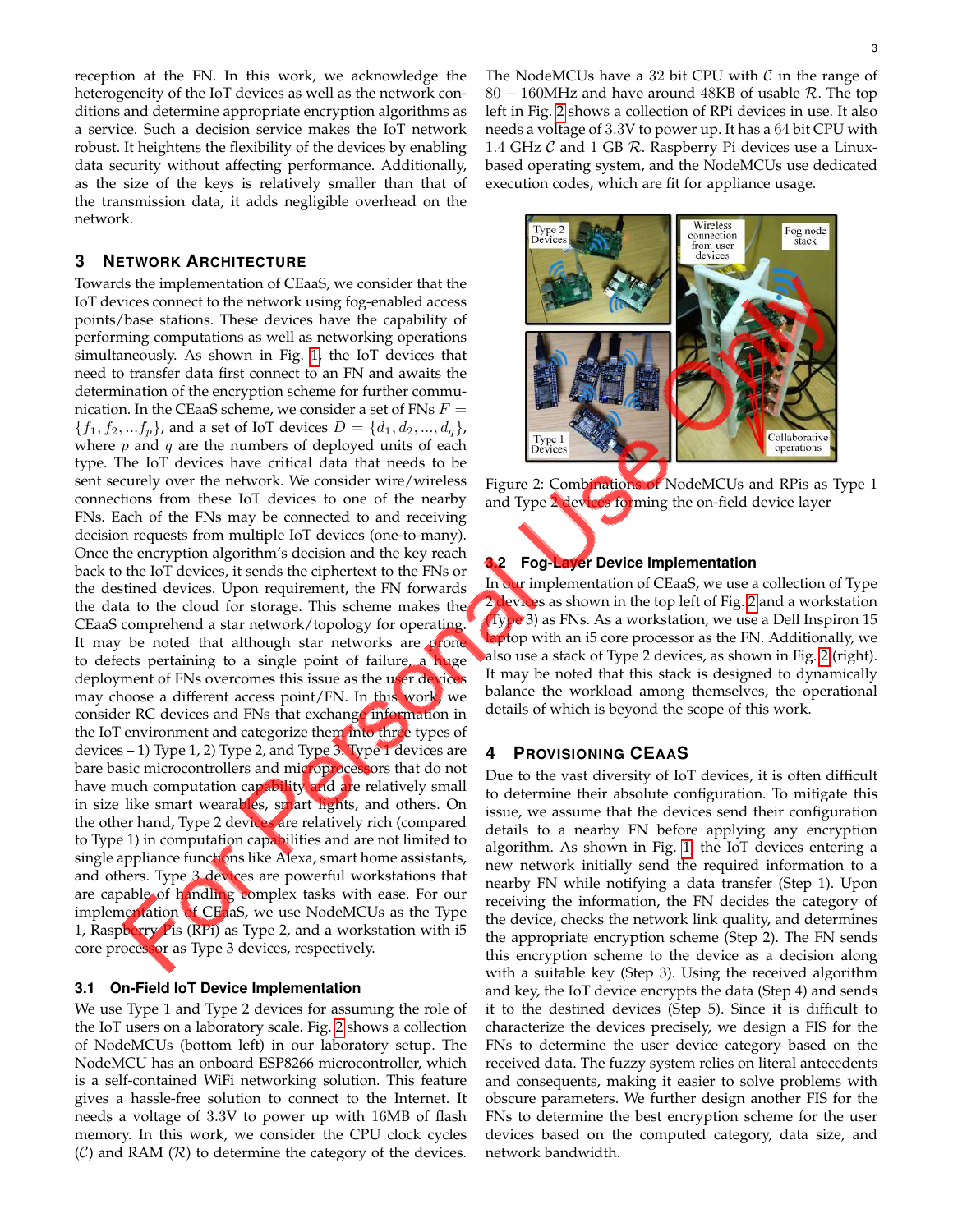#### <span id="page-3-0"></span>**4.1 Encryption Algorithms Considered**

As a feasibility test for CEaaS, among the popular encryption techniques, we use AES-128, AES-256, and RSA as the encryption choices for CEaaS. For each of these schemes, we use ECC [\[4\]](#page-7-3) for selecting the keys as it uses the symmetric elliptical curve equation, which increases security. *Advanced encryption standard (AES)-128* is a symmetric encryption algorithm, which takes the plaintext as input into a substitution table, and shifts/shuffles it row and column-wise. It then performs an exclusive or (XOR) operation on each column using different parts of the encryption key, the size of which determines the number of rounds to complete. AES-128 uses a 128-bit key and needs 10 rounds. Mathematically, for a plaintext  $\mathbb P$ , the ciphertext  $\mathbb C$  is represented as  $C = AES(\mathbb{P}, 128 - \text{bit key})$ . *AES-256* on the other hand is the same as AES-128 with a 256-bit encryption key and needs 14 rounds to produce the ciphertext. Although it is more secure than AES-128, there exists a tradeoff against its operational time. It is mathematically represented as  $C = AES(\mathbb{P}, 256 - \text{bit key})$ . *RSA* is an asymmetric encryption algorithm with the public key consisting of a pair of two numbers. One of them is the product of two large prime numbers, and the private key is a derivative of the same. Since correct factorization may identify the keys, the strength of RSA depends on the key size. Typically, the key sizes here are 1024 or 2048 bits long, implying that RSA is computationally higher than the AES-128 and AES-256. Mathematically, for any two prime numbers  $\alpha_1$  and  $\alpha_2$ , and  $\phi = (\alpha_1 - 1)(\alpha_2 - 1)$ , the public key is  $(n, e)$ , where  $n = \alpha_1 \times \alpha_2$  and  $1 < e < \phi$ . Meanwhile, RSA represents the private key as  $(d, \alpha_1, \alpha_2)$ , where  $1 < d < e$  such that  $ed = 1 \mod \phi$ . In this work, we assume that the user device and the FNs exchange keys through secure channels and that the encryption routines are pre-fetched in each of them, removing the need for on-the-fly program updates.

## **5 PROBLEM FORMULATION**

In this section, we present the network and device parameters and formulate the proposed two-level fuzzy decision process. We consider the IoT devices with data, represented as two-tuples  $\langle D_{sz}, \theta_{cyc} \rangle$ , where  $D_{sz}$  is the data size and  $\theta_{cyc}$  is the number of necessary CPU cycles.

## **5.1 Energy Consumption**

We calculate the energy consumption in the devices (irrespective of the types) as a function of  $C$  (cycles/second). We obtain the number of cycles that each device uses  $(c_{dev})$  to complete each task from the CPU utilization  $(\%)$ using command line applications. It may be noted that the tasks refer to the decision-making process and necessary encryptions in this work. The energy consumption per cycle  $\kappa$  varies depending on the processor material. Using these parameters, we calculate the energy consumption as [\[15\]](#page-7-14):

<span id="page-3-2"></span>
$$
\mathcal{E} = \kappa \times (\mathcal{C})^2 \times c_{dev} \tag{1}
$$

# **5.2 Delay**

We consider the delay in this work as the summation of the time for executing CEaaS and that for network communications. We calculate the execution time  $(t_{exe}^{CEaas})$  as

 $t_{exe}^{CEaaS}$  =  $\theta_{cyc}/{\cal C}.$  We calculate the network delay as the sum of transmission time  $(t_{dev}^{trans})$  and propagation time  $(t_{dev}^{prop})$ .  $t_{dev}^{trans}$  is the time necessary for transferring  $\mathbb{D}_{sz}$  (bits) of data from the user devices to the fog layer. For a data rate R,  $t_{dev}^{trans} = D_{sz}/R$ . We calculate R using the channel capacity formula  $R = BWlog(1 + SINR)$ , where BW is the bandwidth and  $SINR$  is the signal to interference plus noise ratio. We obtain the  $SINR$  as:

$$
SINR = \frac{p_{dev}h_{dev}}{\sum_{k=D-d_{dev}}^{\left|\mathcal{D}\right|} p_k h_k + \sigma^2}
$$
 (2)

where,  $p_{dev}$  is the power of the signal and  $h_{dev}$  is the signal gain. The term  $\sum_{k=D-d_{dev}}^{[\mathcal{D}]} p_k h_k$  represents the interference from the neighboring devices and  $\sigma^2$  is the Additive White Gaussian Noise (AWGN) in the signal. On the other hand, we calculate  $t_{dev}^{prop}$  as the time for transferring the data to the FN through the wireless channel. Mathematically,  $t_{dev}^{prop} =$  $\mathcal{N}\frac{d}{v}$ , where  $\mathcal N$  is the number of packets, d is the distance between the IoT device and FN, and  $v$  is the speed of the packet in the channel (speed of light in this work). Using these parameters, we calculate the total delay  $(t_{dev}^{total})$  as:

$$
_{dev}^{total} = t_{exe}^{Eaas} + t_{dev}^{trans} + t_{dev}^{prop}
$$
 (3)

# **5.3 Two-Level Fuzzy Based Decision**

<span id="page-3-1"></span>t

We briefly present the basics about FIS related to this work. FIS consists of fuzzy sets and rules. These sets are represented in ordered pairs in the form  $F = (a, \mu_z(a)) | a \in \mathbb{A}$ where A is the universe of discourse and  $\mu_z(a)$  is the membership function of  $a$  for  $z$ . As the membership functions are dependent on the nature of the problem, we define z and its respective distributions in the subsequent sections. The FIS makes its inferences based on rules in the form of conditional statements like  $R_i = If \alpha$  *then*  $\beta$ , where  $\alpha$  is an antecedent consisting of a combination of conjunctions and disjunctions, and  $\beta$  is a consequent for the corresponding antecedent for the  $i^{th}$  rule.

Among FIS models, the Sugeno model [\[16\]](#page-7-15) requires the consequent to be a function of the input antecedents and the Tsukamoto model [\[17\]](#page-7-16) requires the output function to be monotonic. Since our model does not fit in these two FIS systems, we choose the Mamdani model [\[18\]](#page-7-17) for interpreting our fuzzy rules. In the Mamdani model, in case there are *n* inputs for a rule  $R_i$  at time instant *t*, it considers the minimum among all the membership values for the final aggregation with the other rules. Mathematically,  $\mu_{R_i,t}(a_1,a_2,...,a_n) = min[\mu_{z_1,t(a_1)},\mu_{z_2,t(a_2)},...,\mu_{z_n,t(a_n)}].$ For the aggregation of all the rules, the Mamdani model considers the maximum of all of them as the output. Mathematically,  $\mu_{R,t}(k) = max[\mu_{R_i,t}(a_1, a_2, ..., a_n)] \forall i \in$ *number of rules* . Unlike the other two FIS systems, the Mamdani model also needs a defuzzifier to get the crisp values for the corresponding output. To achieve this, we use the centroid technique which is calculated as,

$$
\psi_{p,t} = \frac{\int_0^1 \mu_{R,t}(k) \cdot k \, dk}{\int_0^1 \mu_{R,t}(k) \, dk} \tag{4}
$$

where  $\psi_{p,t}$  is the final crisp output for parameter p at time instant t.

We propose CEaaS as a two-level FIS. The FIS in level 1 takes inputs to determine the category of the on-field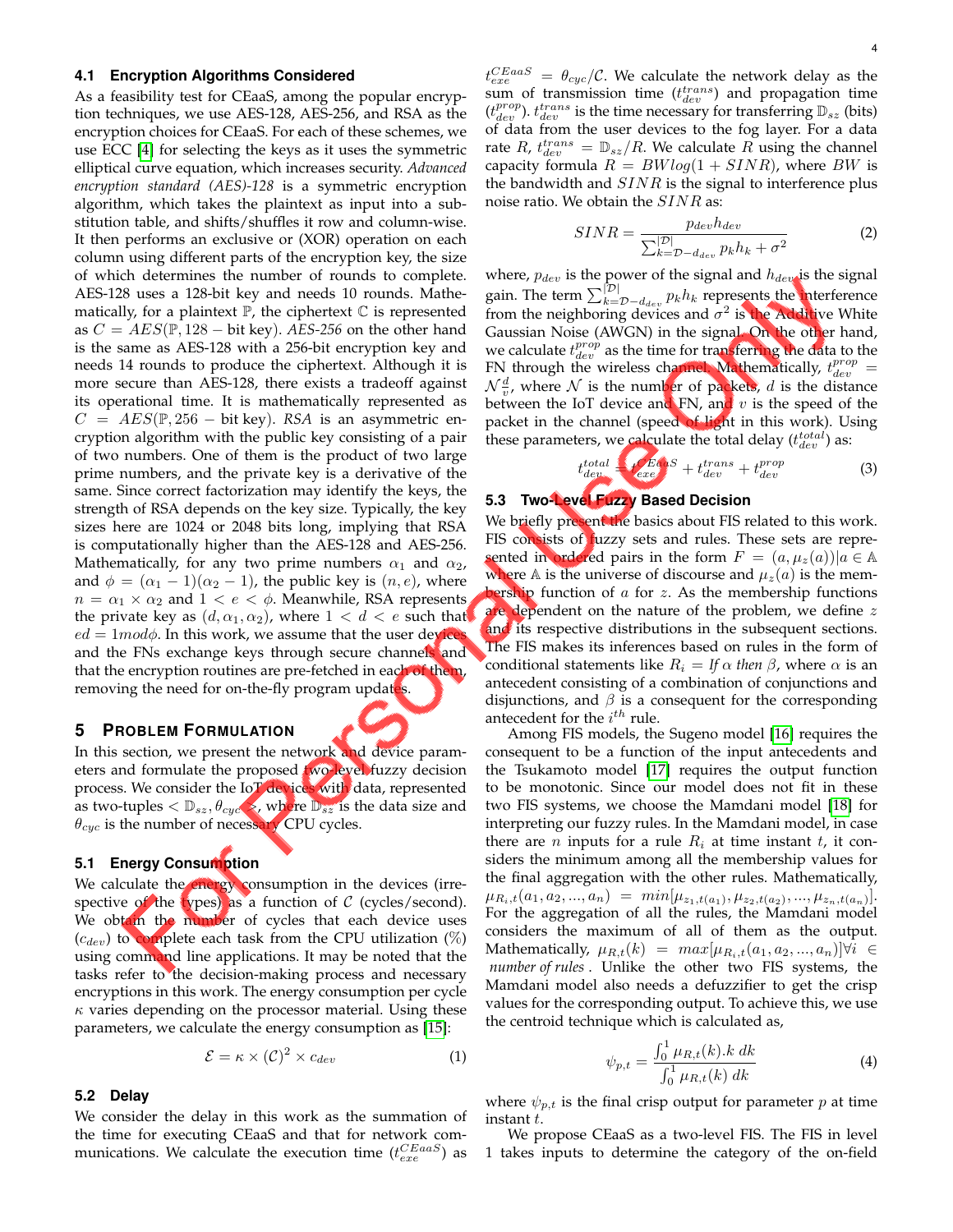IoT device. This category acts as input for the second level which finally determines the encryption scheme. We explain each layer in detail in the subsequent sections.

On receiving the requests, the FNs first decide the category of the user devices using the CPU clock cycles and RAM availability. The FNs then check the current network condition. Then, along with the device category and data type, they decide an encryption algorithm along with the corresponding key for the requesting user devices.

#### <span id="page-4-0"></span>*5.3.1 Level-1 FIS*

In this stage, the FN decides the category of the IoT devices  $(\mathcal{P}_{dev})$ . We design this system with the IoT devices' C and  $R$  as inputs and its category as output. We consider {low, medium, high as the fuzzy set of literals for  $\mathcal C$  as well as for  $R$ . Also, we consider {good, better, best} as the set of literals for  $\mathcal{P}_{dev}$ . Although the selection of membership functions is an open problem [\[19\]](#page-7-18), as the device behavior remains unchanged for a range of intervals of the device configurations ( $\mathcal C$  and  $\mathcal R$ ), we use trapezoidal membership functions for fuzzification of the crisp values. The trapezoidal membership function takes the lower  $(l_{low})$  and upper  $(l_{up})$  limits along with supports  $(l_{low}^{sup}$  and  $l_{up}^{sup}$ ), such that  $l_{low} < l_{low}^{sup} < l_{up}^{sup} < l_{up}$ . We calculate the membership values from the universe of discourse elements  $x_{ele}^{univ}$  as:

$$
\mu^{trap}(x_{ele}^{univ}) = \begin{cases}\n0, & (x_{ele}^{univ} < l_{low}) \text{ or} \\
(x_{ele}^{univ} > l_{up}) \\
\frac{x_{ele}^{univ} - l_{low}}{l_{low}^{up} - l_{low}}, & l_{low} \leq x_{ele}^{univ} \leq l_{low}^{sup} \\
1, & l_{low}^{sup} \leq x_{ele}^{univ} \leq l_{up}^{sup} \\
\frac{l_{up} - x_{ele}^{univ}}{l_{up} - l_{up}^{sup}}, & l_{up}^{sup} \leq x_{ele}^{univ} \leq l_{up}\n\end{cases}
$$
\n(5)

On the other hand, for  $P_{dev}$ , we use the triangular membership function. The triangular membership function does not require the support elements  $l_{low}^{sup}$  and  $l_{up}^{sup}$ . It uses the limits  $l_{low}$  and  $l_{up}$  along with a middle value  $v_{mid}$  to determine the peak value of 1. We calculate the **membership** values from the universe of discourse elements  $x_{ele}^{univ}$  as:

$$
\mu^{tri}(x_{ele}^{univ}) = \begin{cases}\n0, & x_{ele}^{univ} \leq l_{low} \\
\frac{x_{ele}^{univ}}{v_{mid}} & l_{low} < x_{ele}^{univ} \leq v_{mid} \\
\frac{l_{up} - x_{ele}^{univ}}{l_{up} - v_{mid}} & v_{mid} < x_{ele}^{univ} < l_{up} \\
0, & x_{ele}^{univ} \geq l_{up} < \frac{l_{up} - l_{up}^{univ}}{l_{up} - v_{mid}} < \frac{l_{up} - l_{up}^{univ}}{l_{up} - v_{up} - v_{up}}\n\end{cases} \tag{6}
$$

For  $C$ , we set the values for low as  $35 - 70$  MHz, medium as  $60 - 100$  MHz, and high for the others (higher than 100 MHz). In the case of RAM, we set low up to 0.07 KB, medium up to 1.2 KB, and high for values above that. Using these C and R values, we determine the  $\mathbb{P}_{dev}$  in the range [0,1] and set the literals as good for  $0 - 0.3$  values, better for values between  $0 - 0.6$ , and best for  $0.4 - 1$ , respectively.

## *5.3.2 Level-2 FIS*

At this level, the FN decides the appropriate encryption algorithm. We consider  $P_{dev}$  determined in the first level FIS along with network link bandwidth  $(B)$  and the size of impending data transfer  $(\mathcal{D}_{sz})$  as inputs into the FIS in the second level. On the same lines as in Section [5.3.1,](#page-4-0) we consider {low, medium, high} as the set of literals for the B and  $\mathcal{D}_{sz}$ . For B, we set 200 – 800 Kbps as a medium,

anything below that as low, and anything above 600 Kbps as high. Since  $\beta$  is a continuous function, we consider the Gaussian membership function. The Gaussian membership function takes the center ( $v_{center}$ ) and width ( $\sigma_{width}^{fuzzy}$ ) from the elements in universe of discourse and we calculate as:

$$
\mu^{gauss}(x_{ele}^{univ}) = exp\Big(-\frac{(v_{center-x_{ele}^{univ}})^2}{(2\sigma_{width}^{fuzzy})^2}\Big) \tag{7}
$$

On the other hand, we consider the trapezoidal membership function for the  $\mathcal{D}_{sz}$ . We consider the  $\mathcal{D}_{sz}$  of textual data as low (0−10 MB), images as medium (8–100 MB), and that of multimedia as high, which generally ranges above 75 MB. Finally, we select the encryption schemes ( $\mathcal{P}_{ec}$ ) based on these parameters. As mentioned earlier, we only consider the popular AES symmetric encryption scheme with key sizes 128 and 256 respectively, and a heavyweight RSA public-key encryption scheme [\[1\]](#page-7-0). Similar to  $\mathbb{P}_{dev}$ , we set the values for  $P_{ec}$  to [0,1] and set them as AES-128 for  $0 - 0.3$ , AES-256 for  $0 - 0.6$ , and RSA for 0.3 and higher, respectively. We have included the visualization for the literals and corresponding membership functions for both Level-1 and Level-2 FIS in the supplementary file.

<span id="page-4-3"></span>**Proposition 1.** *Irrespective of the RC IoT device types, although the security level may vary, CEaaS facilitates the transmission of secured data over the network.*

Proof. The devices use varying key lengths for each of the encryption algorithms. For a  $n$  bit key length, a device may use a key from  $2^n$  combinations, implying the probability of guessing the correct key as  $1/2^n$ , thereby increasing the security proportional to the key bits. Additionally, as mentioned in Section [4.1,](#page-3-0) the number of execution rounds of AES adds more security. Further, using ECC makes malicious activities more difficult. Taking into account these considerations, CEaaS assures secure data transmission.  $\overline{\phantom{a}}$ 

#### <span id="page-4-2"></span>**Proposition 2.** *CEaaS offers optimal decisions to the IoT devices.*

*Proof.* We prove the feasibility of CEaaS by proving that its decisions offer minimum delays. While the hardware configurations of the IoT devices remain relatively constant (compared to network configurations), the objective of this work is to minimize Equation [3.](#page-3-1) Considering the variability in  $t_{dev}^{trans}$  (compared to  $t_{exe}^{CEaas}$  and  $t_{dev}^{prop}$ ), we prove that  $R = BWlog(1 + SINR)$  has a maxima. On double differentiation  $R$  with respect to the power of the signal, we obtain the following expressions:

<span id="page-4-1"></span>
$$
\frac{\partial R}{\partial p_{dev}} = BW \frac{h_{dev}}{h_{dev} p_{dev} + \sum_{k=D-d_{dev}}^{|D|} p_k h_k + \sigma^2}
$$

$$
\frac{\partial^2 R}{\partial p_{dev}^2} = -BW \frac{h_{dev}^2}{(h_{dev} p_{dev} + \sum_{k=D-d_{dev}}^{|D|} p_k h_k + \sigma^2)^2}
$$
(8)

Owing to the negative values in Equation [8,](#page-4-1) we conclude that CEaaS offers decisions that take minimal delay.  $\Box$ 

#### **Proposition 3.** *CEaaS is immune to attacks.*

*Proof.* From Theorem 1 in [\[20\]](#page-7-19), the probability of breaking a FIS is a function of time. The two-level FIS system in CEaaS increases the algorithmic complexity. Further, from Proposition [2,](#page-4-2) CEaaS offers minimal delays, which elevates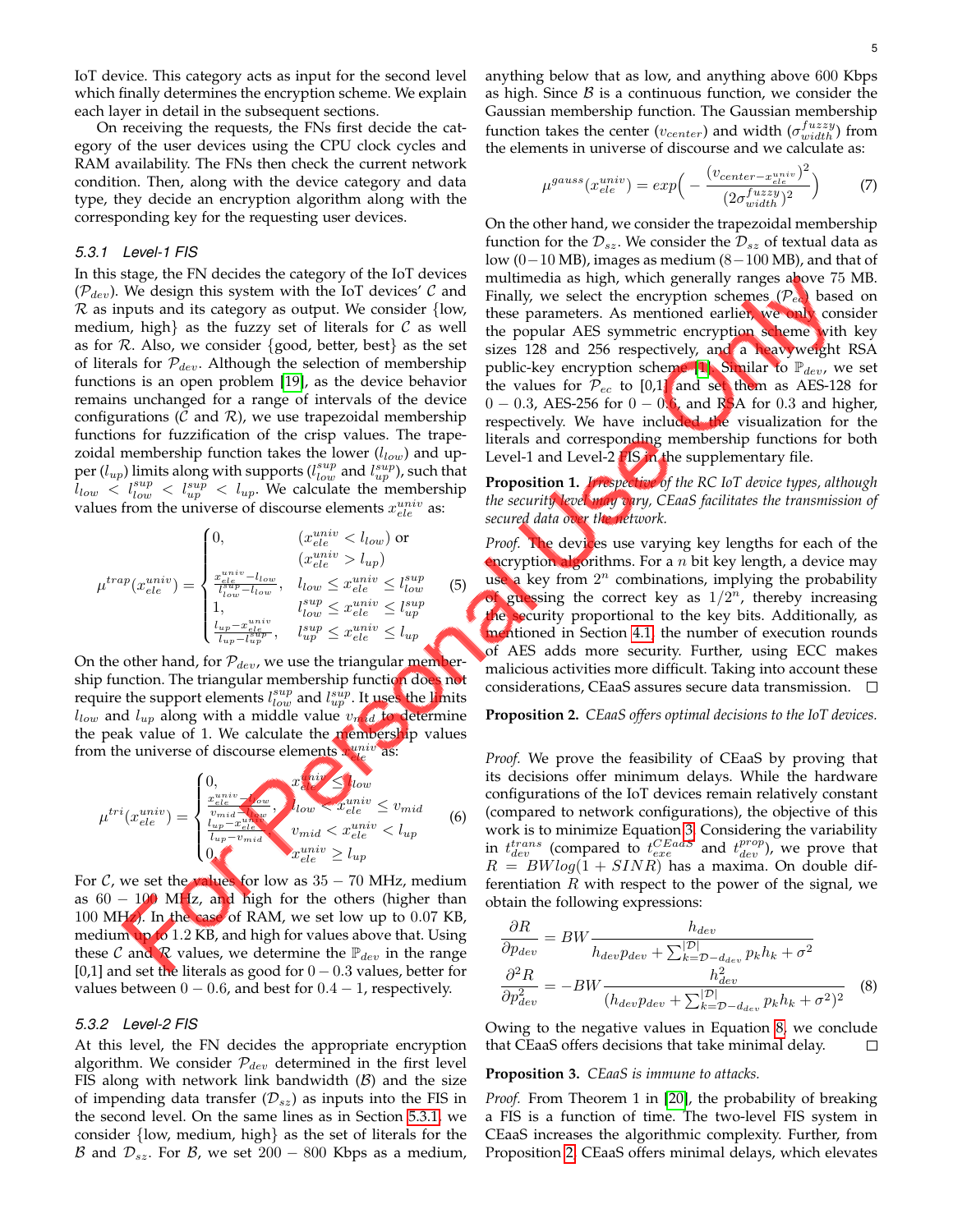<span id="page-5-0"></span>Table 1: Encryption time per byte (in seconds) for Type 1 and Type 2 devices while using different schemes

|               | <b>AES 128</b>                        | <b>AES 256</b>        | <b>RSA</b>          |
|---------------|---------------------------------------|-----------------------|---------------------|
| Type $1 \mid$ | $6.41\times10^{-6}$                   | $8.98 \times 10^{-6}$ | Not Applicable      |
|               | <b>Type 2</b>   $4.64 \times 10^{-7}$ | $5.39 \times 10^{-7}$ | $1.82\times10^{-4}$ |

<span id="page-5-1"></span>Table 2: Encryption time per byte (in  $\mu$ -seconds) for Type 1 devices using different lightweight AES schemes

|        | Key bit<br>Scheme | 128  | 256   |
|--------|-------------------|------|-------|
|        | AES               | 6.41 | 8.98  |
| Type 1 | AES Small         | 8.93 | 11.65 |
|        | AES Tinv          | טוצ  | 10.92 |

its immunity. Additionally, Proposition [1](#page-4-3) assures secured transmissions. We account for these features in CEaaS and conclude that it is immune to attacks.  $\Box$ 

# **6 RESULT AND DISCUSSIONS**

In this work, to demonstrate the feasibility of CEaaS, we first implement the proposed scheme using a Dell Inspiron i5 laptop (Type 3) as the FN while using RPis and NodeMCUs as the IoT devices. Additionally, we also demonstrate the performance of CEaaS by using Type 2 devices as FNs. The Type 1 devices in our experiment connect to the FN via wired as well as wireless links (WiFi). Figure [2](#page-2-0) depicts our hardware setup. We first present our observations from the two-level FIS and then the operation, network, and energy overheads. Tables [1](#page-5-0) and [2](#page-5-1) present the per byte delays in Type 1 and Type 2 devices for different encryption schemes.

## **6.1 CEaaS Output for Two-Level FIS**

In this section, we describe an instance of our experiment to demonstrate the working of the CEaaS two-level FIS. Initially, the first level FIS determines the  $P_{dev}$  of the IoT device. Upon receiving the request from the user devices, the fuzzy input parameters  $(C \text{ and } R)$  influence the output. In Fig. [3a,](#page-5-2) the affinity of the device category to be better and best are represented as dashes and circles in the triangles, respectively. We show the aggregation of these influences in Fig. [3b.](#page-5-2) The vertical line in between 0.4 and 0.6 is the  $P_{dev}$  determined by the FIS in level-1. We speculate that the request to the FN came from a Type 2 device at that instant. However, since it is already performing other operations together with maintaining communication with other devices, its  $\mathcal C$  and  $\mathcal R$  might have been lower than usual.

As illustrated in Fig. [1,](#page-0-0) the output from the FIS in level-1 ( $\mathcal{P}_{dev}$ ) is sent as an input into the FIS in level-2. Along with  $P_{dev}$ , the FN considers the  $D_{sz}$  as well as  $B$  by sensing the network link. Here, for simplicity, we assume that the network condition will remain pseudo-static while making the encryption scheme decision. The influence of these inputs is as shown in Fig. [4a.](#page-5-3) Fig. [4b](#page-5-3) shows the aggregation of these influences from the parameters and the vertical line in between 0.5 and 0.6 represents  $P_{ec}$ . We select the encryption scheme which has a closer Euclidean distance from the curve to the vertical line. In this case, the FIS in the second level finalizes the use of the RSA algorithm for the user device. We believe that although  $P_{dev}$  output was corresponding to the literal 'better', the B and  $\mathcal{D}_{sz}$ influenced the decision for a high level of security. From this, we conclude that CEaaS selects the appropriate encryption scheme for the IoT devices. Since the routine for CEaaS remains the same irrespective of the FN used, the output  $(\mathcal{P}_{ec})$  also remains the same.

<span id="page-5-2"></span>

# <span id="page-5-4"></span><span id="page-5-3"></span>**6.2 CPU and Memory Usage**

We record the CPU and memory usage in each of the devices under the CEaaS scheme and tabulate them in Table [3.](#page-6-0) We observe that the CPU usage in the Type 2 devices is minuscule (in the range of 0.24%) for all encryption algorithms, and further less in Type 3 devices (0.15%). We observe such low values due to higher CPU clock cycles in each of these devices, specifically 1.2 and 2.4 GHz, respectively. As the Type 1 devices have a limited CPU capacity of only 80 MHz, we observe a higher usage value of 47%. It may be noted that we assigned Not Available (NA) under RSA in the case of Type 1 devices as RSA requires a minimum of 64 bit processors, and the Type 1 devices have only 32 bit processors, which makes implementation challenging. We observe a similar trend in memory consumption, and we make the same comment as that of CPU usage for the observations. From the values in Table [3,](#page-6-0) we infer that CEaaS correctly assesses the devices and makes efficient use of the available resources in the IoT devices.

#### **6.3 Operational Delays**

In this section, we present the delays endured while implementing CEaaS. To capture the events, we send requests from arbitrary IoT devices to the FNs for 100 times and present the results from two such experiments. To get a better insight into the delays, we present a breakdown of the delays and present in terms of CEaaS execution and network transmission, respectively. Due to the difference in  $C$ , we observe a higher delay in the two-level FIS system of CEaaS while using Type 1 devices as FNs in Fig. [5a.](#page-6-1) However, the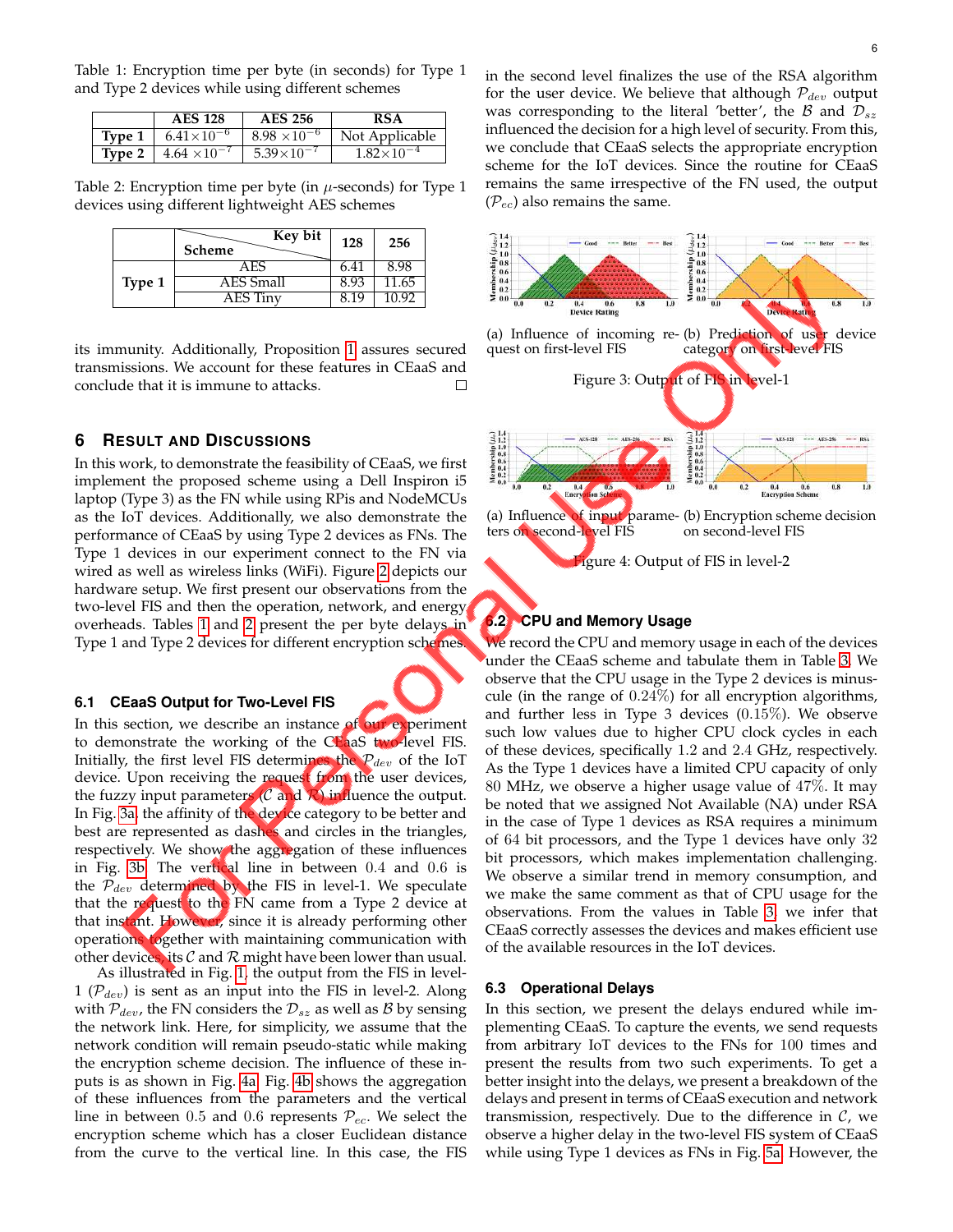<span id="page-6-0"></span>Table 3: CPU and memory consumptions on different devices under CEaaS scheme

| <b>Device</b> | CPU usage      |           |            | Memory usage   |          |            |
|---------------|----------------|-----------|------------|----------------|----------|------------|
| type          | <b>AES-128</b> | AES-256   | <b>RSA</b> | <b>AES-128</b> | AES-256  | <b>RSA</b> |
| Type 1        | 42%            | 47%       | ΝA         | $36.3\%$       | 35%      | ΝA         |
| Type 2        | $0.24\%$       | $0.144\%$ | $0.144\%$  | $0.89\%$       | $0.93\%$ | $0.89\%$   |
| Type 3        | $0.05\%$       | $0.1\%$   | 0.15%      | $0.0017\%$     | 0.0018%  | 0.0015%    |

<span id="page-6-1"></span>

Figure 5: Comparison of delays on using Raspberry Pi and i5 core processor as fog node

<span id="page-6-2"></span>



delay is in the range of milliseconds, which is a minuscule difference ratio as compared to configurations, which makes our proposed service suitable for fog computing implementations with RC FNs. On the other hand, since the packet size of the request and  $P_{ec}$  decision remains the same, we observe similar delays in network transmission in Fig. [5b.](#page-6-1) However, we observe a sharp peak in the  $2^{nd}$  experiment on using Type 2 devices as FNs. Intuitively, the network congestion may be the cause for such a delay as the delays mostly concentrate on the lower values.

# **6.4 Energy Consumption**

We compute the energy consumption by the Type 1 and 2 devices under the CEaaS scheme using equation [1](#page-3-2) and the CPU consumptions in Table [3.](#page-6-0) As shown in Fig. [6a,](#page-6-2) we observe a maximum energy consumption of 0.0013 Joules in Type 1 devices while performing the AES-256 encryption routine and almost 15% less energy consumption while executing AES-128. Such observations are because of the difference in the shuffling rounds in the AES schemes. The Type 1 devices do not perform RSA encryptions due to the reason mentioned in Section [6.2.](#page-5-4) On the other hand, we observe a higher consumption of 0.7 Joules in Type 2 devices on performing AES-128 and lower consumptions for AES-256 and RSA in Fig. [6b.](#page-6-2) While we should have

<span id="page-6-3"></span>Table 4: Comparison of ECaaS with existing encryption schemes based on static (S)/ dynamic (D), centralized (C)/ decentralized (DC), number of devices, channel condition, data size, and device type

|                                  | S/<br>D | C/<br>DC  | No. of<br>Dev | Ch <sub>2</sub><br>Cond. | <b>Aatav</b><br><b>Size</b> | Dev<br><b>Type</b> |
|----------------------------------|---------|-----------|---------------|--------------------------|-----------------------------|--------------------|
| Kung and<br>Hsiao <sup>[8]</sup> | D       | $\subset$ |               |                          |                             | x                  |
| Boateng<br>et al. [14]           | D       | D         |               |                          |                             |                    |
| Choi [13]                        |         |           |               |                          |                             |                    |
| CEaaS                            |         |           |               |                          |                             |                    |

observed minimal energy consumption in the case of AES-128, we attribute this observation to the reason that the FNs may be simultaneously serving other user requests. We comment that in either case, we observe a maximum energy consumption of only 0.07 Joules under the CEaaS scheme, further strengthening its feasibility on low-powered devices.

## **6.5 Comparison of CEaaS with Existing Schemes**

As mentioned earlier, CEaaS is an encryption scheme for IoT devices operating in a dynamic environment. CEaaS takes into account the varying channel conditions, device type, the data size for transmission, and others. Several other schemes exist in the literature explicitly designed for RC IoT devices or for optimizing channel consumption. In Table [4,](#page-6-3) we illustrate how CEaaS overcomes limiting factors as compared to the other existing schemes. The existing solutions focus on a few sets of parameters and offer security. Such targetted solutions open the scope for underperformance due to the factors not considered. We also observe that CEaaS makes encryption decisions as a fusion of both device and networklevel parameters, making it suitable for IoT environments.

## **7 CONCLUSION**

In this work, we proposed CEaaS — a service that dynamically selects an encryption scheme for IoT devices based on its current configuration, network state, and the type of data to be transferred. To the best of our knowledge, this is the first attempt at considering the heterogeneity of the devices and attempting diversity in encryption algorithms using a single platform. We presented CEaaS as a two-level FIS to accommodate devices of any type and to remove binary assessment in the selection of encryption schemes. Additionally, we demonstrated the feasibility and advantages of CEaaS by deploying it in the fog layer using both powerful and RC devices as FNs.

In this work, for simplicity, we assumed that the devices have the encryption routines pre-fetched inherently and only limited to the selection of the same. In the future, we